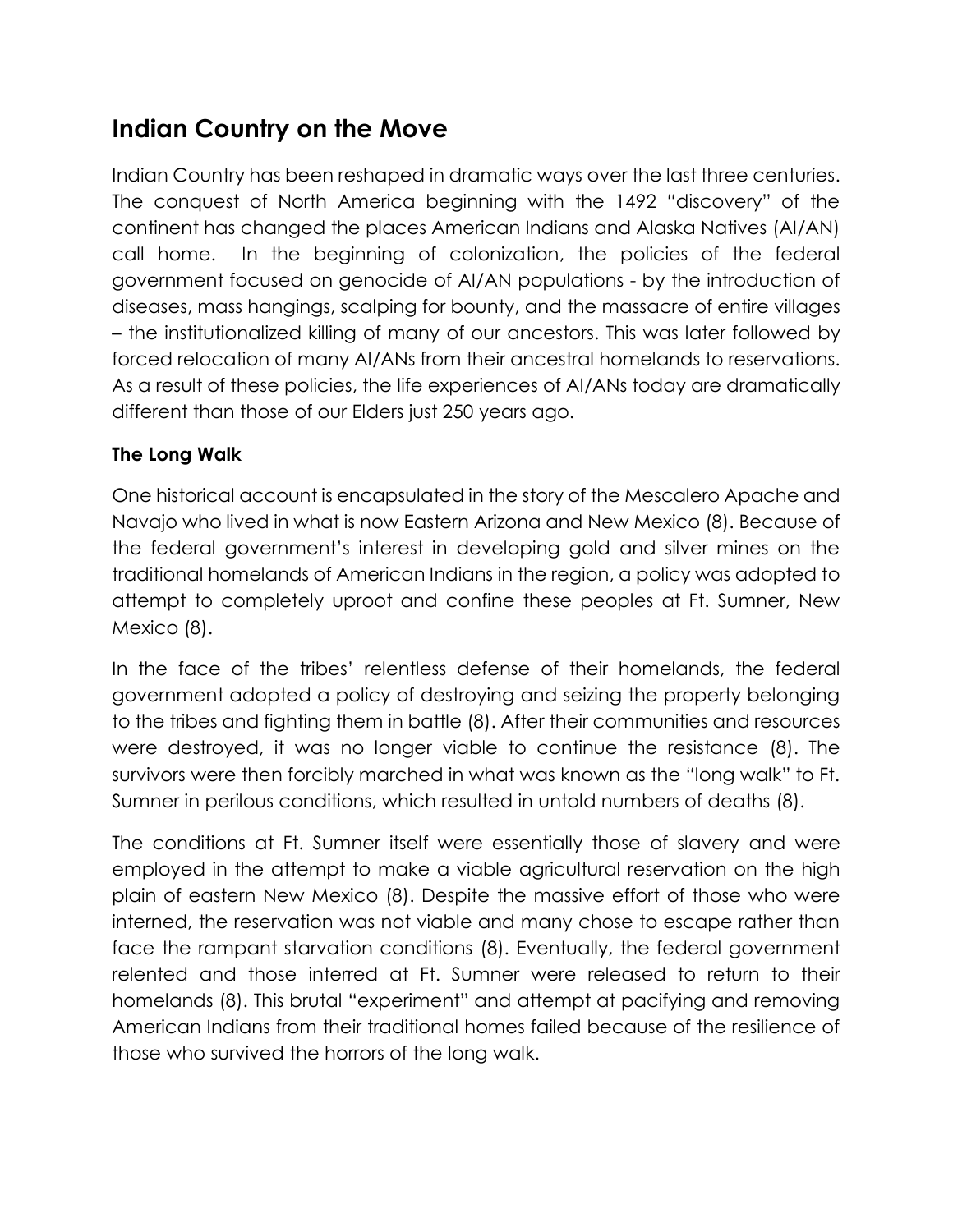#### **The Modern Migration**

In more recent history, AI/AN populations have again been affected by the policies of the federal government aimed at forced assimilation of AI/ANs into the broader "American culture" and to move them away from their homelands and reservations to major metropolitan areas. While promised greater economic opportunity and a better life, urban migration has proven to be challenging for those who have settled in the cities.



According to a report by the National Urban Indian Family Coalition (NUIFC), more than 3 of every 4 AI/ANs no longer reside on reservation lands (4). It was a quarter century ago, in 1990, that urban AI/ANs began to outnumber AI/ANs residing on reservations. The move toward urban areas and away from reservations has accelerated rapidly over the last 25 years (4). While the move towards the cities may have been prompted by hopes for greater economic prospects, the reality of urban life for many AI/ANs and AI/AN Elders has been one of struggle and adversity.

#### **The Relocation Policy**

Elders who made the move to the cities did not make the choice lightly. Despite numerous attempts on the part of the federal government to "kill the Indian, and save the man," none of the policies aimed at assimilating AI/ANs into the general population had proven to succeed in that goal despite the brutal methods employed in the boarding schools and foster homes that so many Elders were forced into (3)(6)(7). The Bureau of Indian Affairs (BIA), however, may have had the most "successful" program, and that was the one in which AI/ANs were offered a pittance of roughly \$320 to make the move to urban areas like Los Angeles, Minneapolis, Chicago, and Denver (3)(6)(7).

This program pressured many to leave reservations, and those who did were spurred by the often unfulfilled promises of good jobs, better housing, and financial assistance (6). Many AI/ANs who traveled to cities found little to no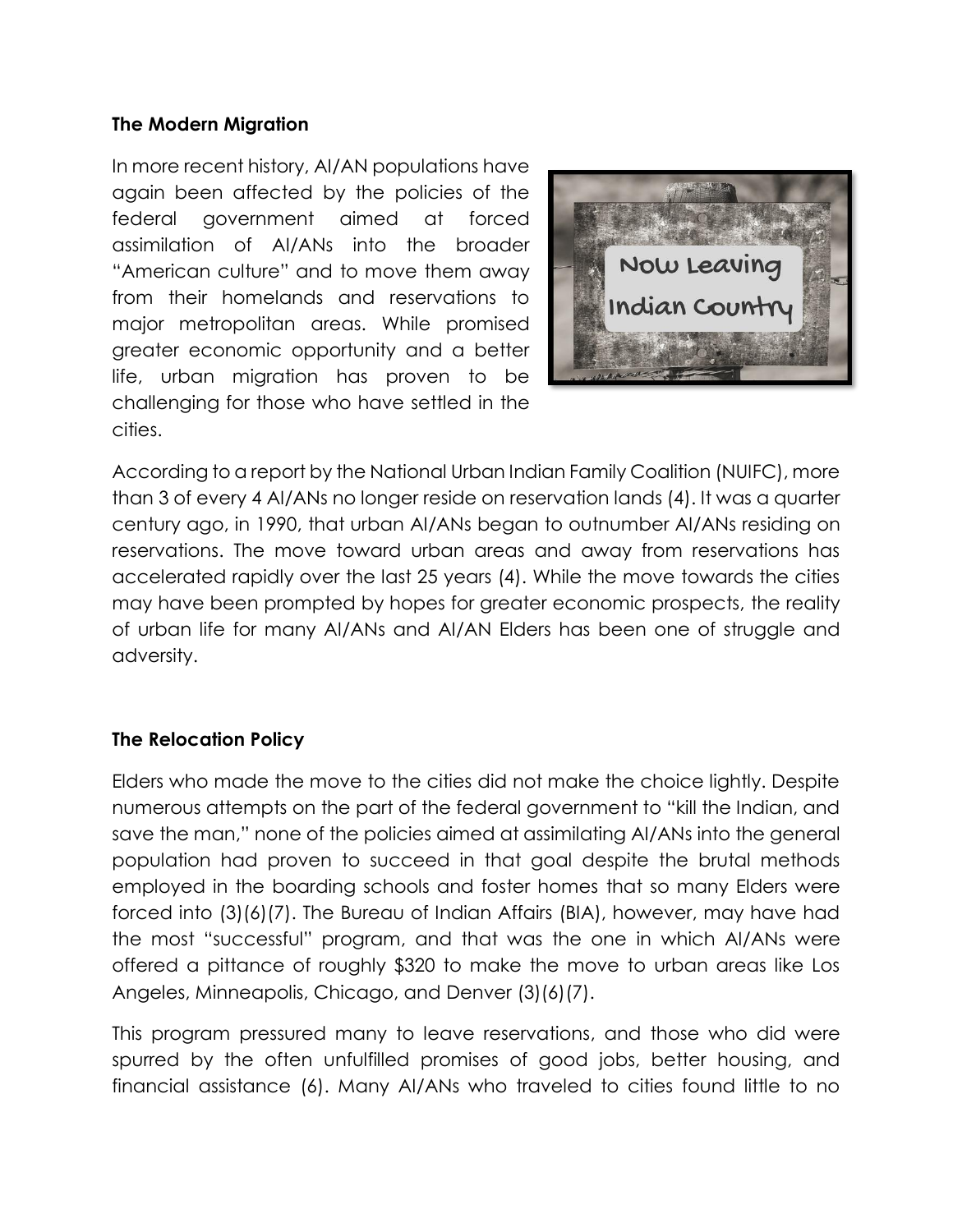support, in addition to poor or non-existent job opportunities and racism. Nevertheless, during the time of the BIA's relocation program (1948-1980), some 750,000 AI/ANs moved away from small communities into cities (6).

While only 8% of AI/ANs lived in urban areas in 1940, the vast majority of AI/ANs now call urban environments and many of the nation's biggest cities home (7). However, service delivery to those living in bigger cities has been, and continues to be, lacking or non-existent for AI/ANs of all ages (7). The simple fact remains that despite the federal government's agreement to provide health services to AI/ANs, these services are often centered in rural areas (near reservation and Indian lands) and urban AI/ANs may have little or no practical access to Indian Health Services (IHS) (7). The New York Times found that just 1% of IHS funding supports programs in urban areas even though the vast majority of AI/ANs live in such urban areas or metropolitan environments (7).

The legacy of the BIA's efforts to move our Elders off of the reservations is one of having separated them from their communities, families, and the services they need. Because of the small budget allocation, the IHS provides for Urban Indian Health Organizations (UIHO), services are less available to AI/ANs living in urban environments (5). In the entirety of the United States, there are only 34 UIHOs serving the nearly 80% of AI/AN which live outside of reservations or Indian lands  $(5).$ 

The legacy of the relocation efforts is also one in which AI/ANs continue to face high rates of unemployment and poverty (5)(7). According to the New York Times, the rates of poverty experienced in the cities among AI/ANs were not unlike those of the reservations they left (5)(7). In the face of this reality, it is clear that increased support for the needs of AI/ANs in urban areas is desperately needed.

#### **Redefined Identities**

The tide of the migration of AI/AN families and youth leaves many questions, both for those who go, and for those who do not. With so many AI/ANs now living in cities, what will it mean to be an American Indian or Alaska Native? What happens to those who leave their families communities to start a new life in the city? And what happens to the communities that see the next generations leave with no intent to return?

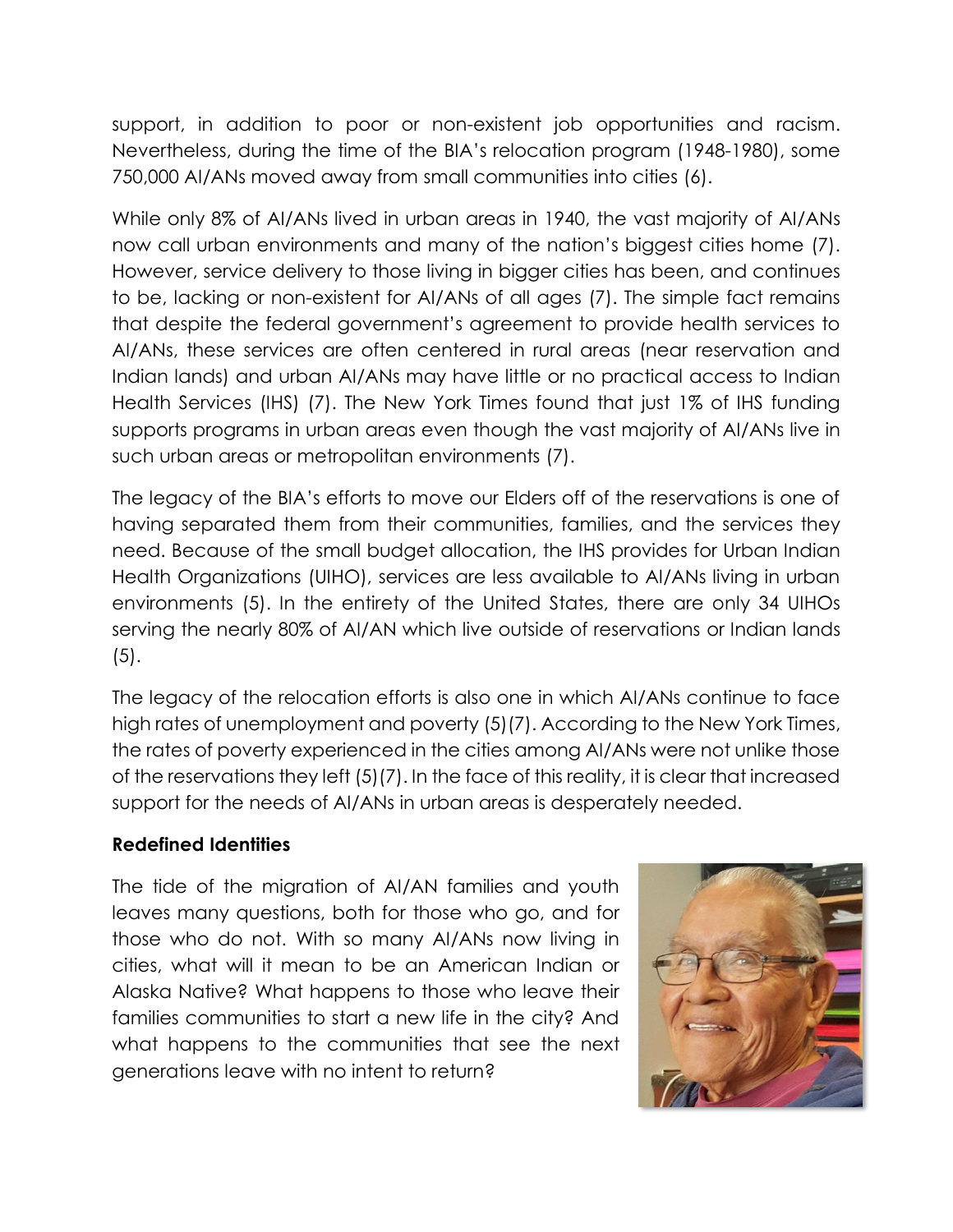The unique cultures of each tribe, nation, pueblo, and band matter, especially for those who leave kinship ties behind. Though AI/ANs have much shared heritage in a broad sense, the distinct traditions, beliefs, and practices define the cultures and contribute to the identity of each individual. For those who have embraced life in the city, some find that the knowledge of these specific tribal differences are less understood (5). For many, being AI/AN in a cosmopolitan context may mean adopting what is described as a "pan-Indian identity." (5) Researchers have described this as an identity which incorporates the broader elements of many different AI/AN cultures into one (5).

This "detribalization" is also the result of the attempts that AI/ANs from diverse backgrounds have made to join together as a cohesive unit in their new homes. The earliest and most resilient example of this is the American Indian Center in Chicago, Illinois. Tracing its roots back to the 1950's relocation programs, the American Indian Center is more than 60 years old and has members from more than 50 different tribes (1). The Center has successfully incubated programs for American Indians who, in Chicago, were far removed from any reservation and have created a community from a diverse group of AI/ANs in the Chicago metro area (1). Organizations like the American Indian Center serve as models for how AI/ANs can advocate for their interests and create a community rich in cultural heritage in places where one does not exist (1).

The needs of AI/ANs in urban areas cannot always be met by these types of organizations. Those who depart for the cities do often return to their home communities, even if only for a short time (5). Research shows that one third of AI/ANs 18 and older stay on a reservation for up to one total month per year, and nearly 15% return to a reservation for more than a month in total every year (5). Those who returned did so because of healthcare and a stronger identification with their community's culture (5). This provides an invaluable opportunity for those with the means to return to their communities to stay connected with the people they care about and their culture; an opportunity to retribalize (5).



#### **What it Means for Elders**

AI/AN Elders want to – and need to – grow old in their homes and in their communities. Those living in truly small rural communities may not have access to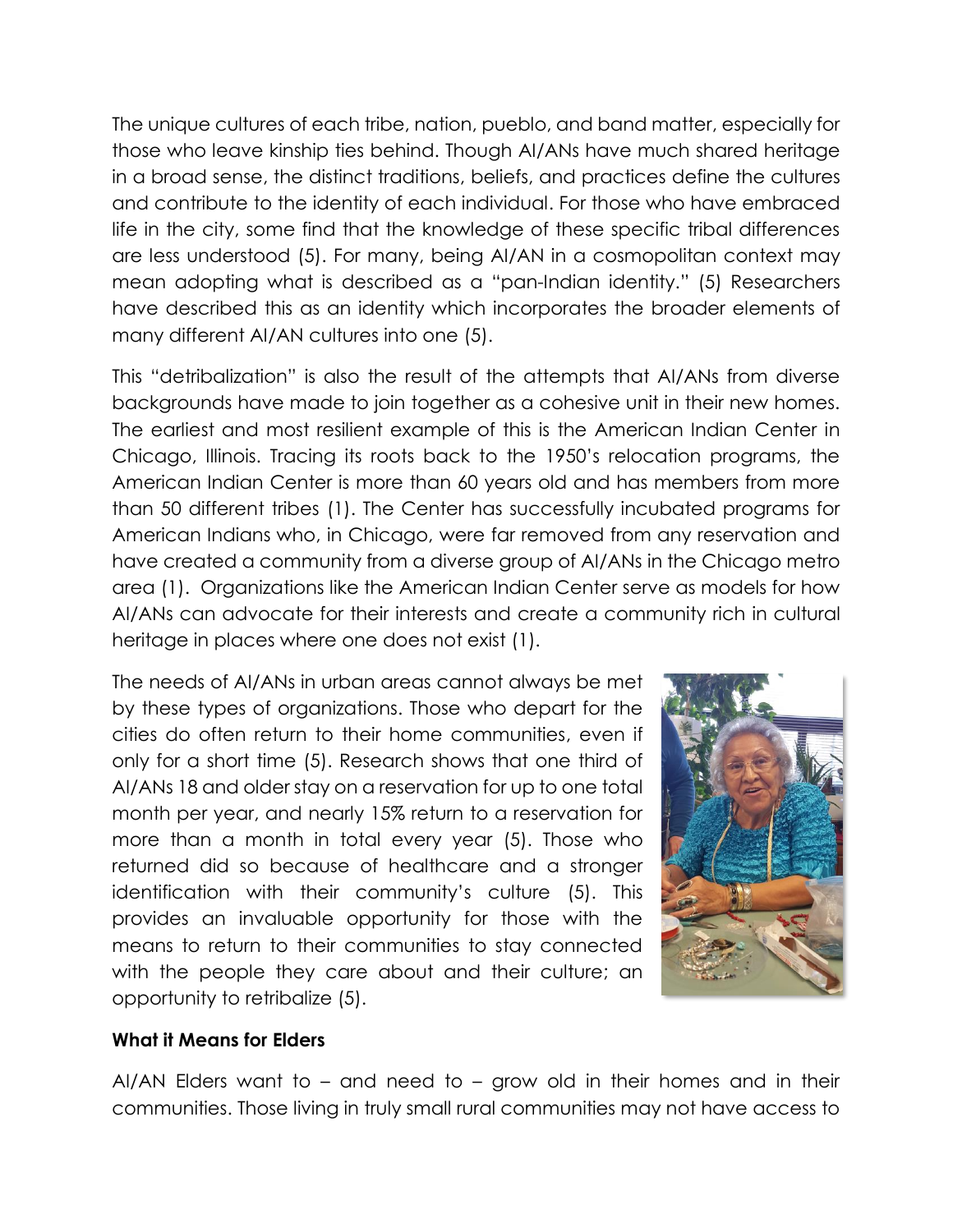the same resources that are found in bigger communities (2). The fact that so many Elders, in both rural and major metropolitan areas, are underserved might make it difficult for them to stay in their own homes no matter where they live. (2).

The Alaska Native Tribal Health Consortium (ANTHC) found that a combination of factors such as lack of Medicaid reimbursement, funding for those not Medicaideligible, and low wages for healthcare workers have all contributed to the insufficient services found in rural areas and on Indian lands (2). The reality of moves to the city for many Elders is less of a story about seeking opportunity, and instead represents a necessity (2). Some Elders are simply forced to move to areas where more care options are available, and this is doing them a disservice because it takes them away from the security of being a part of a community that is familiar, a place they have always known as home (2).

## **What Can Be Done**

Because of the dramatic shift from rural areas to urban ones, the needs of AI/ANs and especially AI/AN Elders are in a state of rapid change (2). This change is not well understood, as there are many different reasons why AI/ANs are leaving their home communities (2). Further study of this change and what it means for AI/AN Elders is desperately needed (2). Only through a more complete understanding of the drivers of this recent migration to the cities on a regional basis can the long term needs of Elders be satisfied (2).

# **Bibliography**

- 1 American Indian Center. (n.d.). *History.* Retrieved December 2015, from American Indian Center: http://aic-chicago.org/aic-history/
- 2 Branch, K. (2005, August). *Long Term Care Needs of Alaska Native Elders.* Retrieved December 2015, from University of Alaska Anchorage: https://www.uaa.alaska.edu/elders/upload/yr2\_4ltc.pdf
- 3 Hillard, G. (2012, January). *Urban American Indians Rewrite Relocation's Legacy.* Retrieved from National Public Radio: http://www.npr.org/2012/01/07/143800287/urban-american-indiansrewrite-relocations-legacy
- 4 National Urban Indian Family Coalition. (2015, June). *Making the Invisible Visible; a Policy Blueprint from Urban Indian America.* Retrieved December